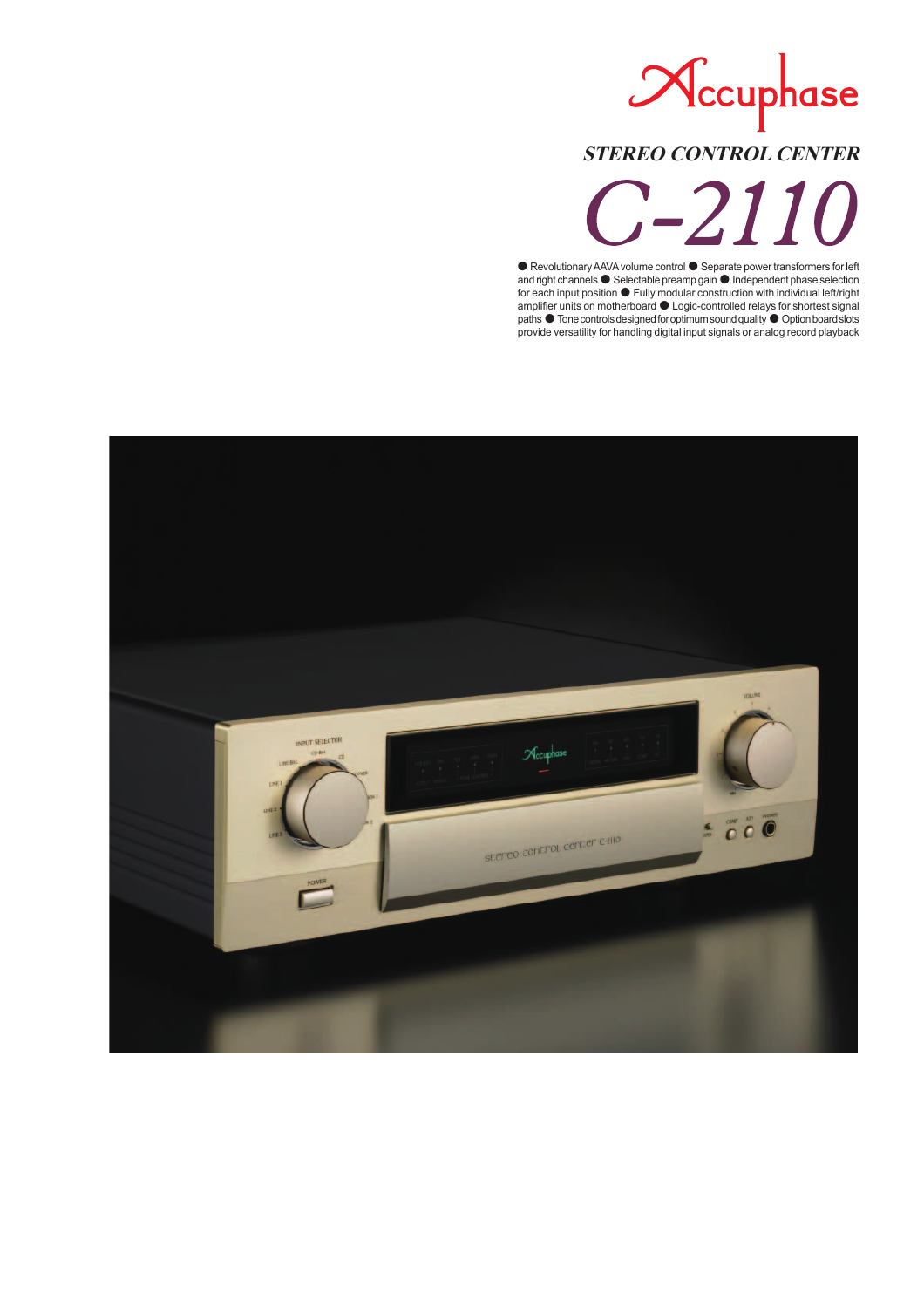

**Further improved AAVA volume control provides ultra-smooth action − Adjust the listening level without any losses in sound quality or performance. Complete dual mono construction features separate power supplies, plus separate AAVA unit amplifier modules on a motherboard. Individual control of phase for each input position. Option boards enable reproduction of digital input signals and high-grade playback of analog records.**

Ever since being introduced in the model C-2800, Accuphase's ground-breaking AAVA (Accuphase Analog Vari-gain Amplifier) volume control has undergone further refinements, reflecting accumulated technical know-how. The result has made an excellent idea even better, and it has helped Accuphase preamplifiers maintain their position as undisputed leaders and reference products both in terms of sound quality and performance.

The C-2110 is a successor to the model C-2000. It inherits advanced design technology from the C-2810 and C-2410 and features AAVA volume control with the same outstanding specifications and configuration but further augmented circuitry. AAVA is a new kind of volume control that assures excellent sonic performance by integrating the amplification and volume control tasks and eliminating all mechanical contact points from the signal path. The fact that the music signal no longer has to pass through any variable resistors brings a number of distinct design advantages and enhances sonic purity. Another benefit of AAVA is that only highly reliable electronic components are used, ensuring that the outstanding performance and sound quality of the amplifier will remain undiminished for many years to come. In actual operation, the volume knob on the front panel which is only used for position detection has the same feel as on a conventional amplifier.

The power supply section of the C-2110 employs separate transformers, while filtering capacitors and

other parts of the power supply are also duplicated for left and right. What's more, the AAVA circuitry, balanced output circuits, and other unit amplifiers are also entirely separate for the two channels, arranged on a highquality motherboard. This fully monaural construction prevents unwanted crosstalk and interaction both on the electrical and the physical plane.

Most of the internal circuitry of the C-2110 is devoted to AAVA, but there are also tone controls, a loudness compensator, recorder connection support and other convenient features. The PHASE button lets the user specify the phase setting for each input position separately, and EXT PRE connectors offer further enhanced flexibility. The overall result is a versatile analog preamplifier of immense appeal.

## **Further Improved AAVA (Accuphase Analog Vari-gain Amplifier) Volume Control**

AAVA is a radically different volume control principle that eliminates all variable resistors from the signal path and provides top-notch performance and sound quality. Because the music signal is not affected by changes in impedance, high signal-to-noise ratio and low distortion are maintained at any volume control setting.

## ■ Volume control resolution

 AAVA adjusts the listening volume by means of 16 weighted V-I converter amplifiers which are controlled by current<br>switches. The number of possible volume steps set by the combination of these converter amplifiers is 2 to the power of 16 = 65,536.

#### ■ **Input buffer amps use 5-MCS topology**

 One of the factors that have a bearing on possible noise in an AAVA arrangement is the input buffer. By connecting fi ve high-performance amps in parallel, drive capability under low-load conditions has been improved, and excellent S/N ratio is assured.

#### ■ AAVA ensures high S/N ratio and uniform **frequency response**

 Unlike conventional volume controls, AAVA does not introduce a change in impedance at any volume setting. Consequently, there is no deterioration of S/N ratio and frequency response remains totally uniform. The benefits are especially apparent at settings that correspond to normal listening levels, because the sound remains perfectly transparent and the tonal quality is not altered in any way.

# ■ **No more left/right tracking differences or crosstalk**

Because AAVA is an electronic circuit employing fixed-value resistors, there is virtually no left/right tracking error also at low volume levels. Since channels can be kept separate, crosstalk also does not present a problem.

## ■ Simple circuit configuration

AAVA unifies the amplifier and volume control functions, resulting in a circuit that is electrically very simple. Long-term reliability is excellent, with performance and sound quality that will remain unchanged also after prolonged use

## ■**AAVA means analog processing**

 The AAVA circuit converts the music signal from a voltage into a current, switches gain by means of current switches, and then reconverts the current into a voltage. The entire process is carried out in the analog domain.

# ■ Same operation feel as a conventional high-quality volume control

 The volume control knob position is detected by a dedicated CPU which in turn selects the current switches for AAVA operation. Operating the knob therefore feels exactly the same as with a conventional control, and as before, operation via the remote commander is also possible.

#### ■ Attenuator and balance control also **implemented by AAVA**

 The functions of the attenuator and the left/right balance control are covered by the AAVA circuit<br>as well, eliminating the need for additional circuit<br>stages. Keeping the configuration simple helps to maintain high performance and sonic purity.



## **AAVA operation principle**

The music signal is converted into 16 types of weighted current by V-I (voltage - current) converting amplifiers  $[1/2, 1/2^2, \ldots 1/2^{15}, 1/2^{16}]$ . The 16 currents are turned on or off by 16 current switches, and the combination of switch settings determines the overall volume. The switching operation is controlled by a CPU according to the position of the volume control knob. The combined signal current forms a variable gain circuit that adjusts the volume. Finally, the combined current is converted back into a voltage by an I-V (current - voltage) converter.

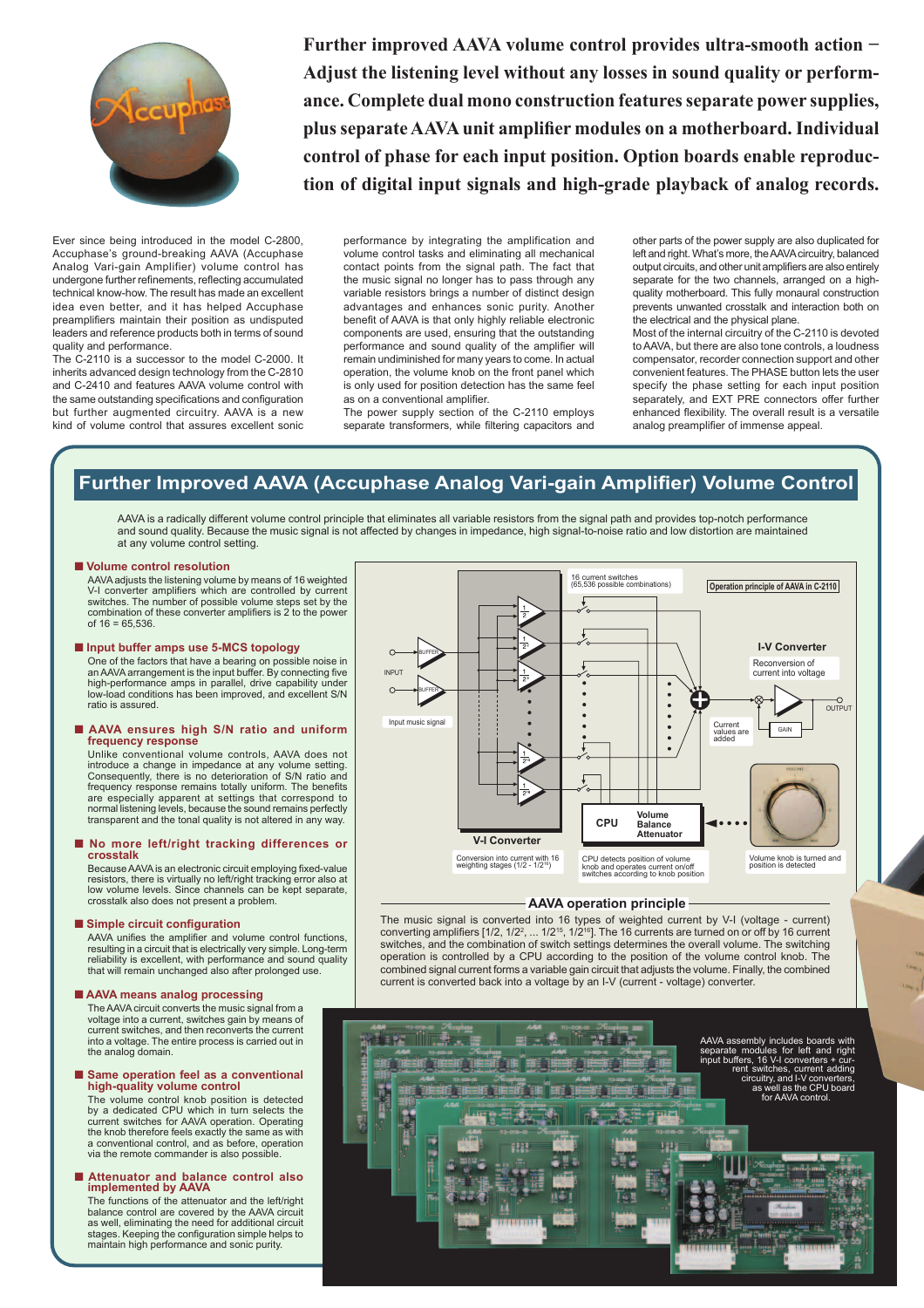- Dual mono construction with separate left and right transformers and **separate circuit modules mounted on a board.**
- Logic-controlled relays assure high sound quality and long-term reliability. Strategically placed relays ensure optimum signal flow and prevent degradation that could occur if the signal has to travel a long way for input and output connection and function switching.
- Individual phase control for each input position

 The setting of the PHASE button is memorized for each input separately, and the LED indicator shows the respective status: lit (phase inverted) or out (normal phase).

■ Selectable preamp gain

The overall gain of the preamplifier can be set to 12 dB, 18 dB, or 24 dB.

- Dedicated headphone amplifier optimized for sound quality
- **EXT PRE function allows use of external preamplifier**
- Versatile arrangement of balanced and unbalanced input and output **connectors**
- **Two option board slots on rear panel for system expansion**

## ■ **More versatile features:**

- Provisions for recording and playback with a recorder
- Loudness compensator augments bass impact
- at low listening volume • Attenuator (–20 dB)

## ■ **Supplied remote commander RC-200**

Allows volume adjustment, input source switching, and other operations.